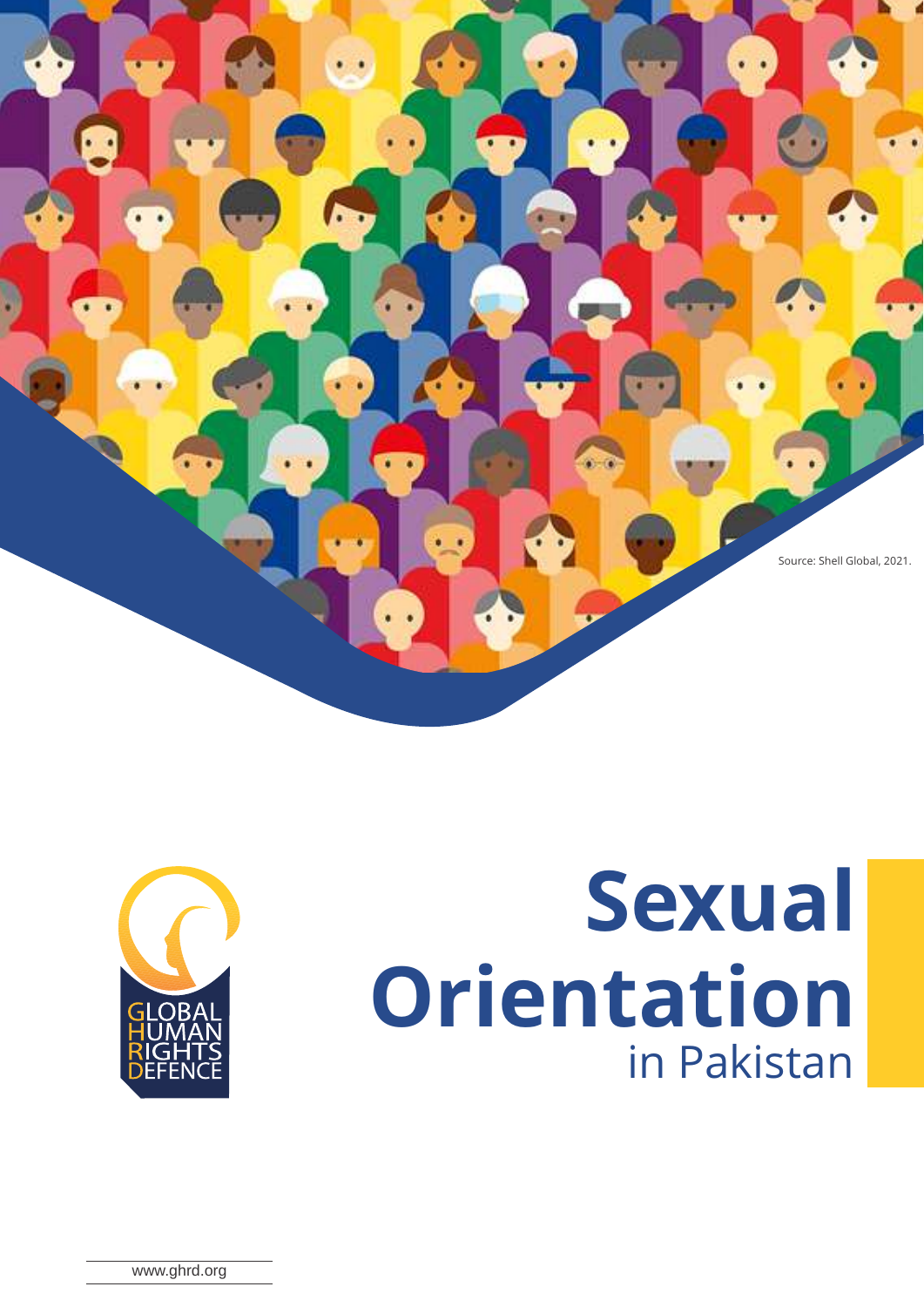# Index

**Introduction**

**Factors of Discrimination**

**Interaction between Factors of Discrimination**

#### **COVID-19**

#### **Pakistani Law**

Laws Concerning Transgender Persons

The Transgender Persons (Protection of Rights) Act, 2018

Case Law

Homosexual-orientation

#### **International Law**

International Covenant on Civil and Political Rights Convention on the Elimination of All forms of Discrimination against Women Universal Declaration of Human Rights International Covenant on Economic, Social and Cultural Rights Recommendations **Reflection on International Laws & Role of International Community**

#### **Recommendations**

**References**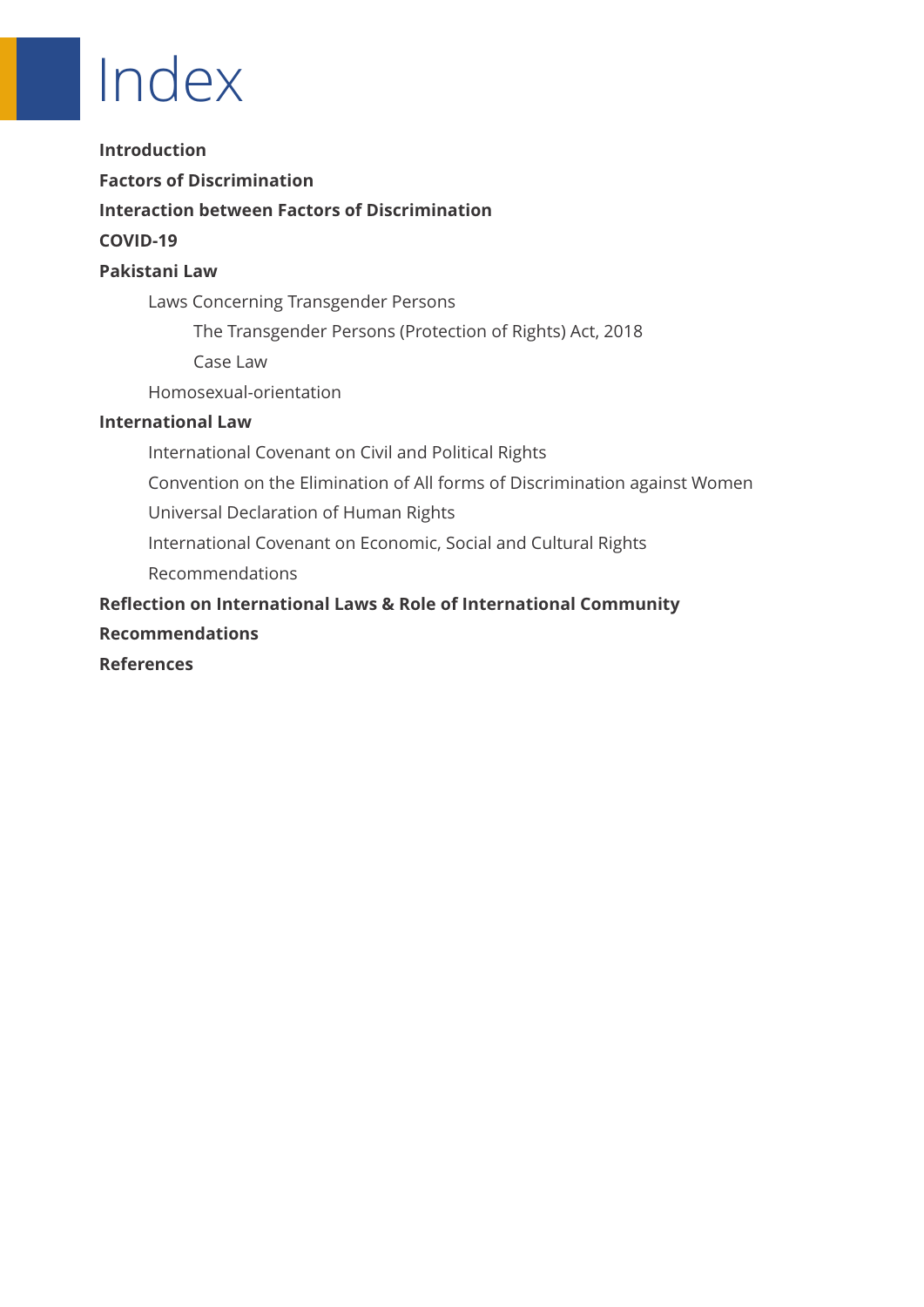## **Introduction**

In Pakistan, the LGBTQ+ Community (Lesbian, Gay, Bisexual, Transgender, Queer, and others) faces frequent violence and is discriminated against on grounds of sexual orientation. Research has shown that 91% of members of the transgender community in Pakistan, also known as Hijra, have experienced discrimination, and around 78% experienced physical attacks on the sole basis that they were transgender (Pan African Medical Journal, 2018). There is an apparent rise of LGBTQ+ violence in Pakistan and a further lack of action from the judicial system, which causes a significant lack of justice, education, and awareness on this rising problem. According to a 2017 report from the US Department of State Human Rights (US Department of State, 2017), impunity for the violence committed against the LGBTQ+ community often occurs because police officers are reluctant or even refuse to take action in punishing those hurting or discriminating against members of the community.

Sexual orientation is understood to refer to each person's own capacity for profound emotional, affectional, and sexual attraction to, and intimate and sexual relations with, individuals of a different gender or the same gender or more than one gender or nobody at all, however one associates themselves with (Yogyakarta Principles, 2007). Gender identity, on the other hand, refers to each person's deeply felt internal and individual experience of their gender, which either corresponds with the one they were assigned at birth, male or female, or not. "Gender identity" is a broad term, as it includes the personal sense of someone's body, which can involve, if freely chosen, the modification of bodily appearances by medical means, and other expressions of their gender, including the way that someone dresses, their speech, and manners. In other words, sexual orientation refers to a possible interest in another person, either from the same gender or another gender, while gender identity refers to how that person perceives themselves, either as male, female, or none of the two, also known as they/them or non-binary persons (Yogyakarta Principles, 2007).

This research report will focus on this exact minority group in Pakistan that express their sexual orientation and gender identity. It will focus on the factors of discrimination, the impact of COVID-19 on these discrimination issues, Pakistan's national laws, international laws, and the international community's role.

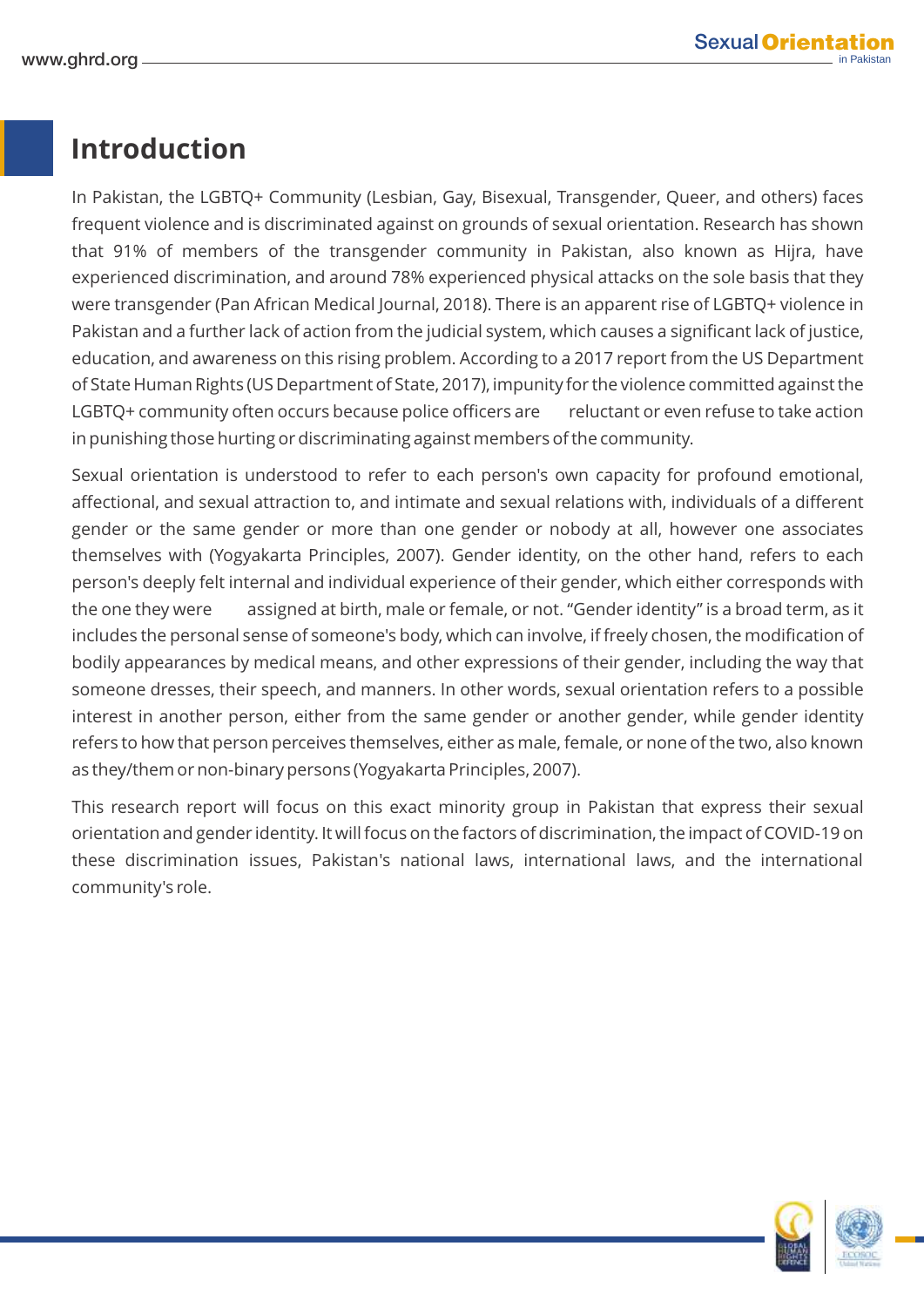## **Factors of Discrimination**

On average, hate-motivated violence against LGBTQ+ people is perpetrated by non-State actors - it could be private individuals, organized groups, or extremist organizations (UNHRO, 2012). Nonetheless, States also play an active role - they either fail to address the issue of violence, and consequently overlook investigation and punishment of perpetrators, or even become an active part of discrimination, committing what is called institutional discrimination.

As mentioned before, in the international community, each State has the obligation to protect their citizens' rights to life, liberty and security of person, as guaranteed by article 3 of the Universal Declaration of Human Rights (UDHR), and article 6 and 9 of the International Covenant on Civil and Political Rights (ICCPR) (UNHRO, 2012). Moreover, the United Nations' human rights treaty bodies have confirmed that sexual orientation and gender identity are included among prohibited grounds of discrimination under international human rights law. This means that it is unlawful to make any distinction of people's rights based on the fact that they are part of the LGBTQ+ community (Free & Equal United Nations for LGBT Equality, 2017).

Nevertheless, Pakistan has long-standing issues regarding discrimination based on sexual orientation and gender identity. Communities of openly transgender women have been marginalized and are frequently targets of violence and harassment (US Department of State, 2017). In 2013, the Pakistan Telecommunications Authority blocked the country's first online platform for the LGBTQ+ community aimed at sharing views and networking (US Department of State, 2017). Research from the Department of Community Medicine of Islamabad (YMDC) pointed out the many levels on which discrimination towards the LGBTQ+ community is perpetrated: the physical, institutional and societal levels (Shah et al, 2018). The findings of the research further provide evidence that transgender communities in Pakistan face extreme forms of social exclusion, mainly due to negative overall attitude of people towards non-straight people, as also previously shown by a study on this matter (Ahmed et al, cited in Abdullah et al, 2012). . Discriminatory victimization, institutional discrimination, physical/verbal abuse, forced sexual relations at tender age and lack of support from the family and community all have potential disruptive effects on transgender people. Findings also showed a connection between multiple forms of victimization and suicide (Seedat et al, 2005; Barboza et al, 2016). Indeed, participants of the study from the YMDC who experienced physical victimization due to their gender identity are shown to be more likely to engage in suicidal behavior compared to individuals who are either not physically victimized or who are physically victimized but do not attribute that experience to gender. This is consistent with findings of previous research in the USA (Barboza et al, 2016) and Italy (Baiocco et al, 2014).

Societal discrimination can also be detected from other relevant data. One clear example is the average monthly income of the participants in the YMDC study: less than 1000 Rs, remarkably less than the government's minimum pay scale of 14000 Rs/month (announced in the 2016 budget) (Shah et al,

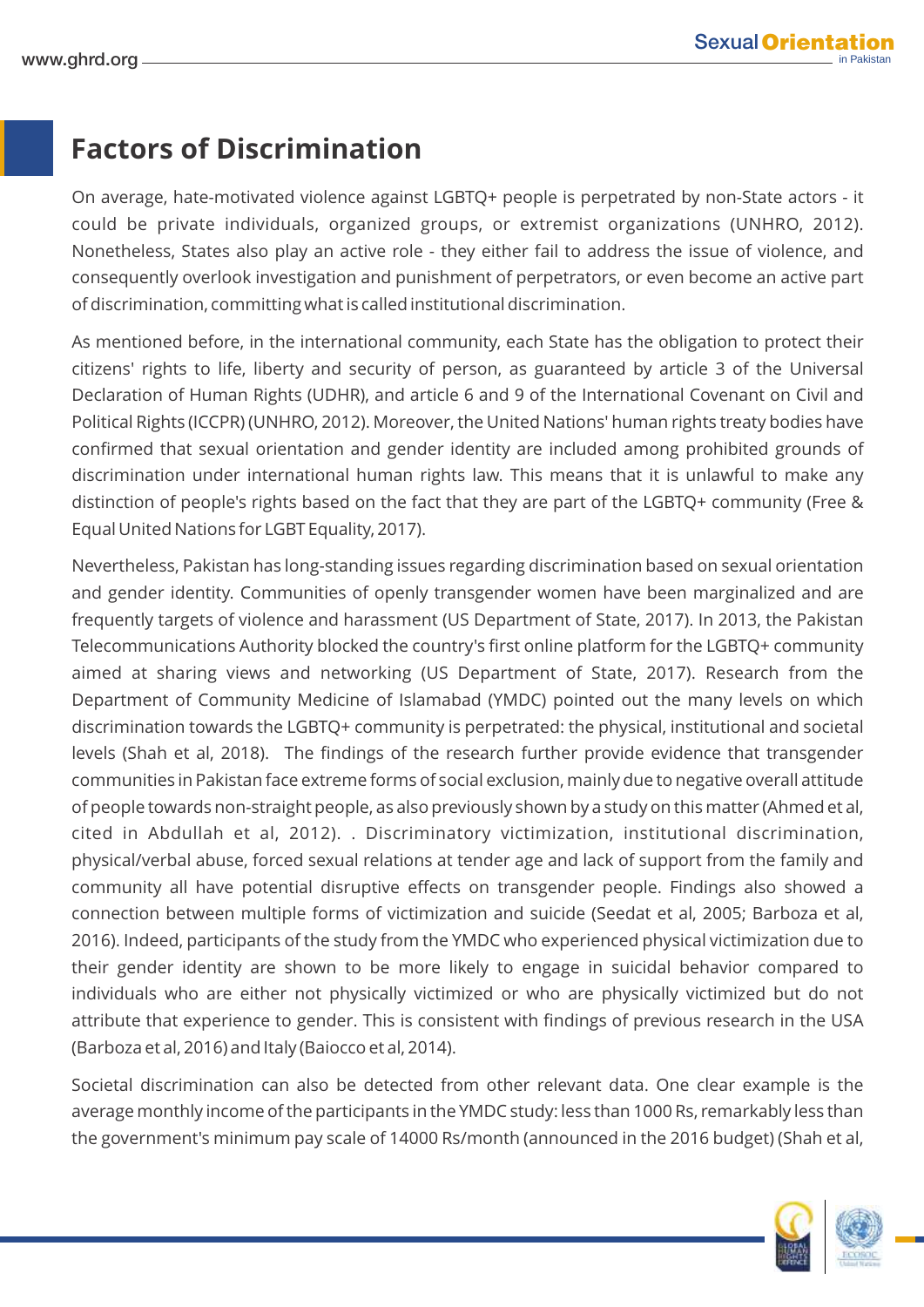2018). Furthermore, around 94,2% were unemployed, and their main source of income was beggary, dance, and alms (69,3%). Another factor that outlines social discrimination was participants' preference in seeking health care outside of government hospitals, thus showing distrust in fair treatment by the State (Shah et al, 2018).

Another clear example of institutional discrimination is, for instance, refusal from the police to take action on cases involving members of the LGBTQ+ community. In Karachi, Sindh police were either very slow or reluctant to pursue crimes committed against transgender women, specifically in two separate gang rapes cases in September 2017 (US Department of State, 2017).

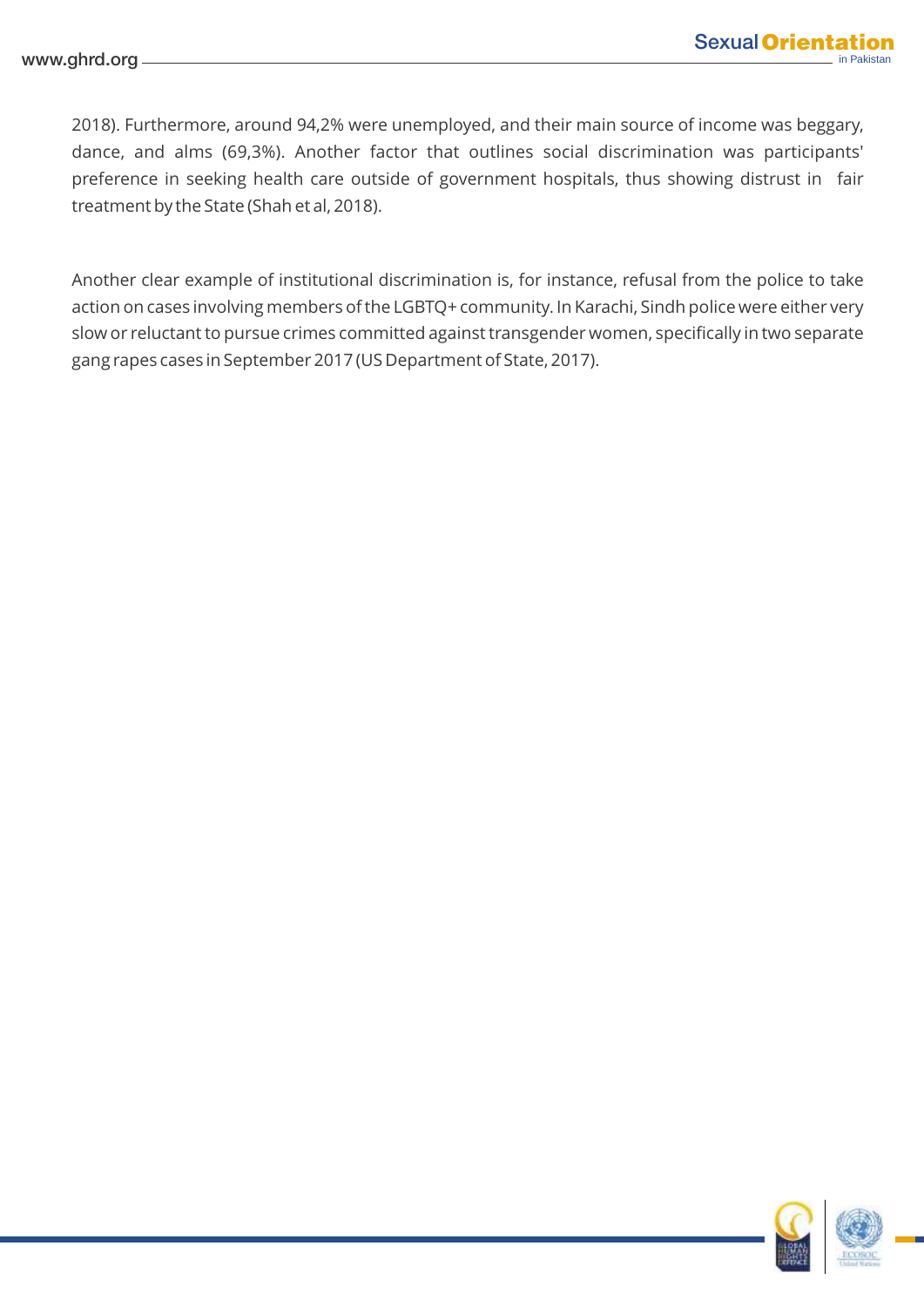## **Interaction between Factors of Discrimination**

In such a complex and multifaceted context, it is almost impossible to outline a hierarchy among these discriminatory factors, which are woven together in a tight net of cultural, historical, and geographical components. This many cases of physical victimisation and aggression are only possible in a social context that doesn't punish these behaviours, or in a community that perpetrates social and institutional discrimination.

Furthermore, institutional and social discrimination leans towards a "ghettoization" of the minorities involved. Lack of education brings a consequent lack of occupational and social opportunities, leading these people to opt for unfair means of earning as described in the YMDC study above i.e. begging and selling sex. Moreover, these groups tend to congregate in communes, which act as individual family units, with the Guru serving the role of decision maker, while hijras (derogatory local term to indicate transgender individuals) are expected to generate income to sustain the commune (Shah et al, 2018).

Several other studies observe how the lack of family support for these subjects is crucial in leading them towards the vicious cycle of social exclusion (Rehan et al, 2012; Shah et al, 2018). This exclusion forces the transgender community to indulge into conducts that are considered highly inappropriate by the majority of the population, thus strengthening social discrimination and worsening physical and psychological abuses.

Therefore, promoting accepting environments and decreasing gender-based prejudices has been indicated as paramount to improve the social acceptance of the LGBTQ+ community and fight social stigmas connected to different sexual orientations and gender identities (Shah et al, 2018). In other words, fighting social and institutional discrimination is the first of the crucial steps to be taken in order to contrast all the factors of discrimination, and invert the vicious circle of social exclusion.

The Pakistani Government is committing to safeguard this minority group, and to institutionally provide protection, relief and rehabilitation of their rights, as the explanation of Pakistani law, and specifically the Transgender Persons (Protection of Rights) Act present in chapter 5, will show.

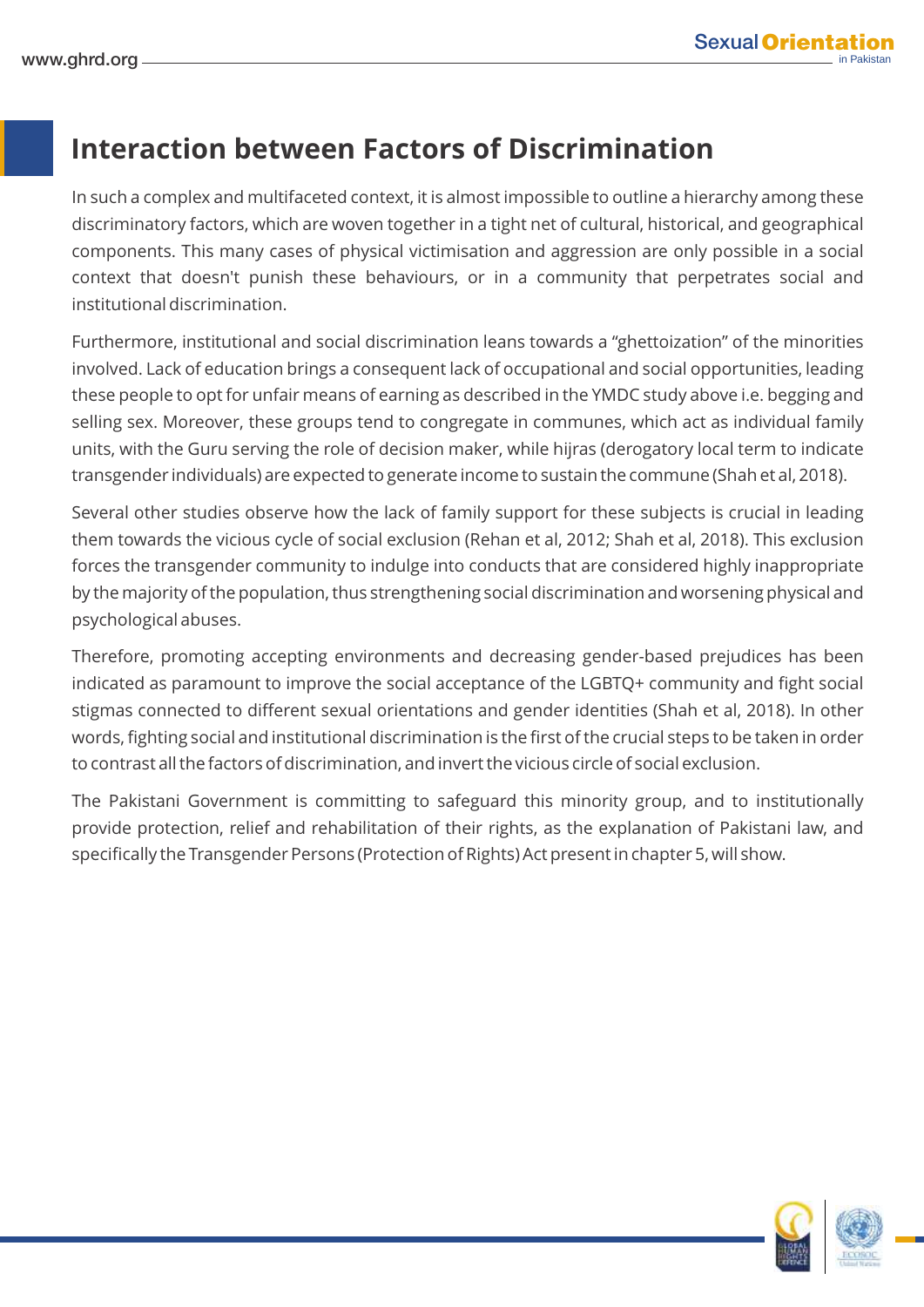## **COVID-19**

The COVID-19 pandemic has had a striking economic, social, and political impact worldwide, and especially in countries with a lower socio-economic standing like Pakistan. As the COVID-19 crisis is ongoing, there is no clear overview of its impact and extra challenges for the LGBTQ+ community just yet. However, particular challenges that the community already faces have been negatively impacted, as the COVID-19 crisis exacerbated existing issues. These challenges concern employment, systematic discrimination, violence, and access to political rights and health care systems.

Concerning the rise of LGBTQ+ violence cases, during the COVID-19 crisis, there was an exceptional rise in domestic and gender-based violence cases. Lockdowns, loss of jobs, working from home, and the deteriorated economy caused a severe incidence of domestic violence cases. A 25% rise estimation is made in domestic violence cases, while most domestic violence is actually not even reported (ANI, 2021). Additionally, LGBTQ+ members are two to three times more likely to be impacted by domestic violence (IFES, 2020), which raises a serious concern about the rise in LGBTQ+ violence cases.

Another issue arises when focusing on the lack of computerized national identification cards (CNIC) within the LQBTQ+ community. The CNIC card is an ID card that is required to access COVID-19 government aid and relief. The transgender community lack access to a CNIC due to incorrect gender registration, with many transgender community members being registered as either male or female rather than the 'X' category.

The Supreme Court estimated around 300.000 transgender people in Pakistan (DW, 2020). In 2018, the census identified only 1,930 registered transgender voters with NICs (IFES, 2020). This number should have grown, since the Supreme Court ruled in 2018 that the transgender community should receive free national identity cards (UCA News, 2018). Unfortunately, the crisis has shown that the number of registered transgender people has not grown, despite being urged to register to access financial government aid and relief, resources, and vaccination registration (The Express Tribune, 2021). This further leads to a severe economic impact for the LGBTQ+ community. Firstly, because you cannot receive financial aid without a NIC, meaning that many LGBTQ+ members are missing out on financial support during the COVID-19 crisis. Furthermore, because finding employment is challenging for the LGBTQ+ community in Pakistan: as previously stated, 69% of the overall income of the transgender community is earned by dancing, begging, and sex work (NDU, 2019). The various lockdowns that took place, social distancing, and COVID-19 restrictions made it impossible to generate income in this manner.

It was extremely challenging for the Pakistani government to further support the LGBTQ+ community during COVID-19. Pakistan established a Command and Control Center to coordinate the federal and provincial governments with measures, information, and relief supplies. In July 2020, the Ministry of Human Rights distributed assistance packages to the most vulnerable transgender persons living in Islamabad and Rawalpindi (UN Pakistan, 2020).

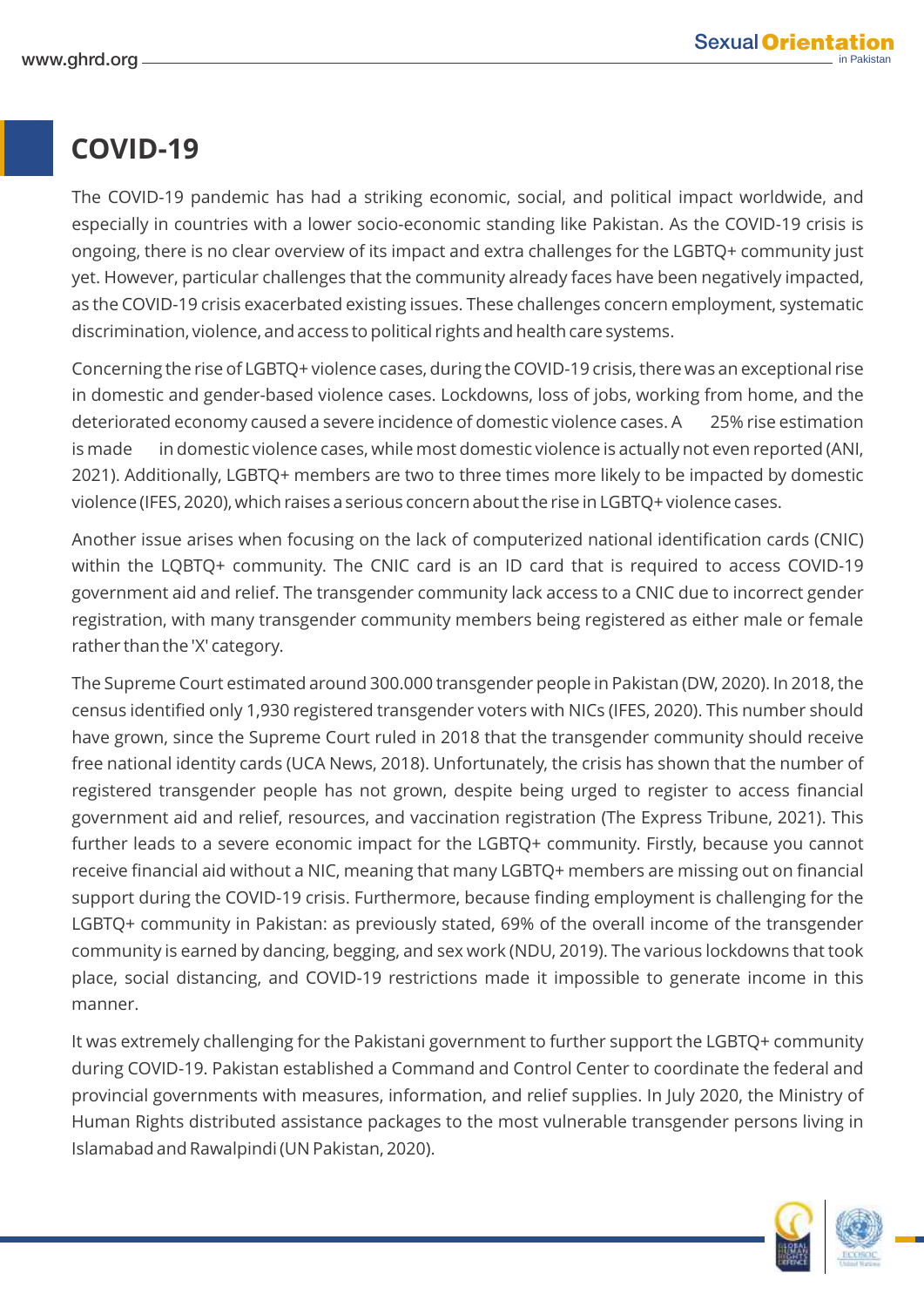However, the National Action Plan of Pakistan is not sufficient for the LGBTQ+ community to equally access health facilities and safely practice self-isolation and social distancing. Moreover, as mentioned above, it is impossible for most transgender persons to access government aid and to generate income while social distancing. For this reason, the recommended action for the Pakistani government would entail alternative methods for accessing relief and COVID-19 resources for those who do not have a NIC.

Other actions would benefit vulnerable LGBTQ+ members throughout Pakistan during the COVID-19 crisis, such as financial assistance, access to public health care, shelter, and safe houses.

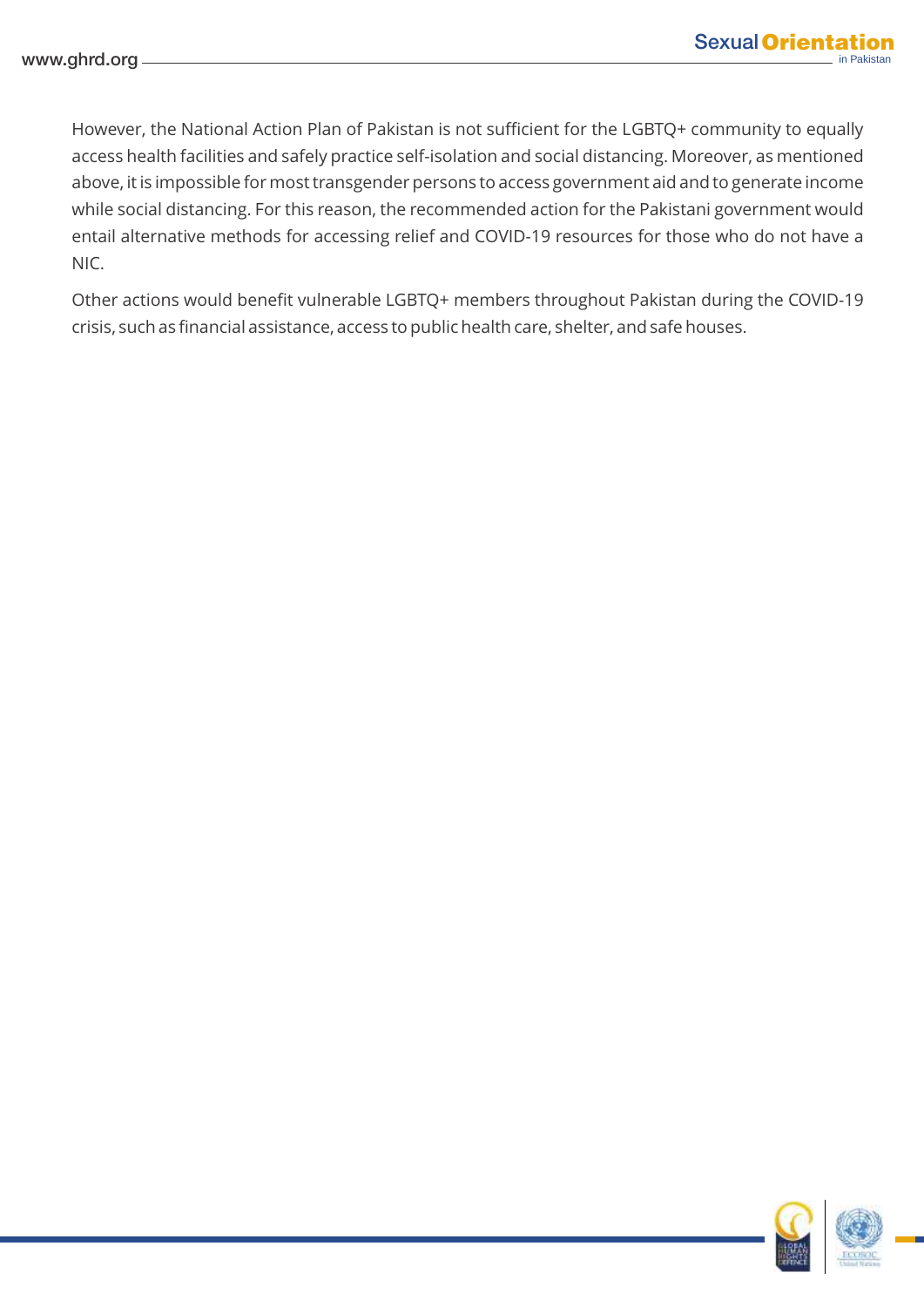## **Pakistani Law**

This Chapter will address the legal developments in Pakistan concerning the LGBTQ+ community.

#### **5.1. Laws Concerning Transgender Persons**

This section will elaborate upon the statutory and case law touching upon the rights of the transgender community in Pakistan.

#### **5.1.1. The Transgender Persons (Protection of Rights) Act, 2018**

The "Transgender Persons (Protection of Rights) Act 2018 (Transgender Persons Act)" was enacted "to provide for protection, relief and rehabilitation of rights of the transgender persons and their welfare and for matters connected therewith and incidental thereto" (Preamble). The said Act defines "transgender person" under Article 2(1) (n).

Chapter II of the Transgender Persons Act deals with "Recognition of Identity of Transgender Person". Article 3 prescribes that "A transgender person shall have a right to be recognized as per his or her selfperceived gender identity, as such, in accordance with the provisions of this Act." Moreover, Chapter III prescribes "Prohibition of Certain Acts". In this regard, Article 4 prohibits discrimination or unfair treatment on the enlisted grounds against a transgender person, for example: "employment, trade or occupation"; "educational institutions and services thereof"; "healthcare services", etc. (Article 4, Transgender Persons Act). In addition, Article 5 provides for prohibition of harassment on the basis of "sex, gender identity and gender expression". Further, Chapter IV: Article 6 defines "Obligations of the Government" to take steps defined in said article to secure full and effective participation of transgender persons and their inclusion in society.

Chapter V is also significant because it specifies the "Protection of Rights of Transgender Persons", such as: "Right to inherit"; "Right to education"; "Right to employment" etc. (Article 7-17, The Transgender Persons Act). In addition to the rights enshrined in Chapter V, Article 16 guarantees that "fundamental rights mentioned in Part II of Chapter 1 of the Constitution of the Islamic Republic of Pakistan shall be available unequivocally for every transgender person".

Lastly, Chapter VI: Article 18 allows for an "Enforcement mechanism" for the aforementioned rights and remedies. It allows the aggrieved transgender person to have, in addition to remedies under the general law of the country, "[…] right to move a complaint to the Federal Ombudsman, National Commission for Status of Women and National Commission of Human Rights (NCHR) if any of the rights guaranteed herein are denied to him or her".

#### **5.1.2. Case Law**

In a recent case involving the "[...] Petitioner being a transgender person, in exercise of its option under [...] the Transgender persons Protection Rights Act 2018 applied for the post of Lecturer (Female), however, the application of the petitioner was rejected [...] on ground that the said posts have been

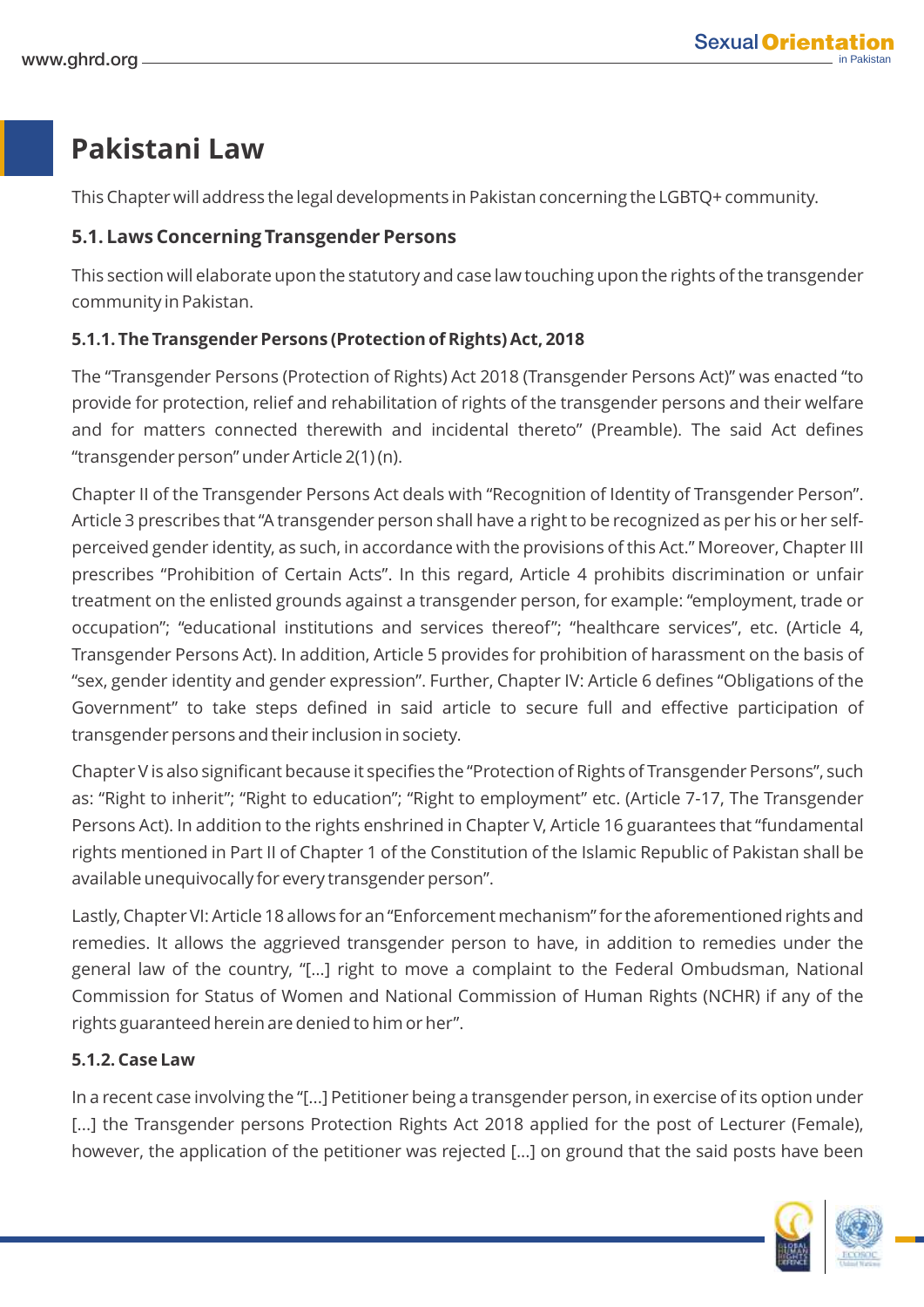earmarked for Lecturers (Male/Female) and not for transgender persons [...]"<sup>1</sup>. Subsequent to the filing of the petition, the respondent "[...] conceded to the claim of the petitioner and allowed the petitioner to participate in the recruitment process [...]"<sup>2</sup>. The Lahore High Court expressed its disappointment in the governmental authority and stated that it is the utmost responsibility of the government to uphold the provisions of the Transgender Persons Act in "[...] letter and spirit by not letting Government Department discriminate between male, female and transgender persons as being a transgender person is neither an option nor preference but a recognized and respectable third gender all over the world"<sup>3</sup>

In another case titled "Mian Asia v Federation of Pakistan"<sup>4</sup> the petitioner, being a transgender person, was denied renewal of the national identity card on the ground that the petitioner could not provide the name of their father.<sup>5</sup> It is submitted before the Court by the Petitioner's counsel that "[...] the petitioner and other transgenders have been abandoned by their families are not aware about their parentage, therefore, on this grounds alone, they cannot be deprived of their fundamental rights to be citizen of Pakistan and issuance of their CNICs". The Lahore High Court accepted the petition and ruled that transgenders "[...] cannot be deprived of their rights including right to obtain CNIC or citizenship for mere reason that they are transgenders/eunuchs and do not know the whereabouts of their parents, without any fault of their own. The public functionaries and policy makers are expected to be more sensitive toward restoring dignity of transgender community rather adding to their existing 7 plight".

#### **5.2. Homosexual-orientation**

Consensual same-sex sexual conduct is also considered a criminal offense in Pakistan. The penalty is a fine, two years to life imprisonment, or both (Section 377 of the Pakistan Penal Code, 1860). Besides that, Section 4 of the Hudood Ordinance of 1979 criminalizes sexual intercourse outside of marriage according to Sharia law. Again, non-heterosexual marriages are illegal, with the penalty being death by stoning for married people, or 100 lashes for unmarried people (Section 4, Hudood Ordinance 1979).

1. Faiz Ullah v Punjab Public Service Commission, PLD 2021 Lah 284, para. 2. 2. ibid, para 10.<br>3. ibid, para 11. ibid, para 11. 4. Mian Asia v Federation of Pakistan, PLD 2018 Lah 54. 5. ibid, para. 2.<br>6. ibid, para. 3. 6. ibid, para. 3. 7. ibid, para 11.



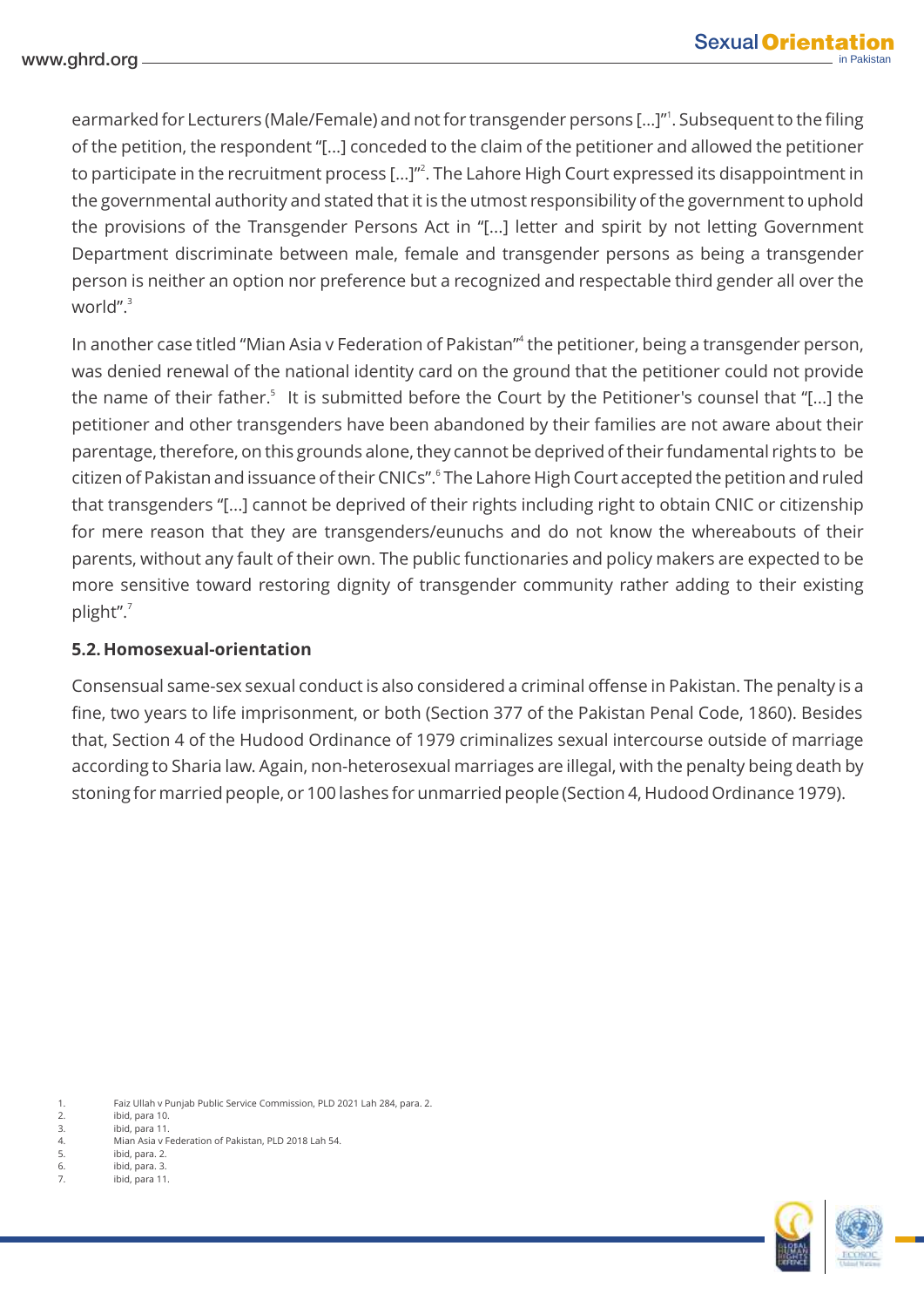### **International Law**

On the international level, the protection of the LGBTQ+ community is still relatively scarce but can also be found, indirectly, in long-existing international documents.

#### **6.1. International Covenant on Civil and Political Rights**

One of such documents is the International Covenant on Civil and Political Rights (ICCPR, 1966), which Pakistan ratified in 2010. Article 26 of which states that:

"All persons are equal before the law and are entitled without any discrimination to the equal protection of the law. In this respect, the law shall prohibit any discrimination and guarantee to all persons equal and effective protection against discrimination on any ground such as race, colour, sex, language, religion, political or other opinion, national or social origin, property, birth or other status" (Article 26 ICCPR, 1966).

"Sex" generally refers to one's gender, but certainly, one's gender identity, whether a person identifies themselves as he, she, or they/them, can also be included under this ground. This right is furthermore inherited in article 2.1 of the ICCPR (1966), where once more attention is brought to respecting and ensuring fundamental rights without distinction or discrimination on any basis. Additionally, the preamble imposes an obligation on the state parties "to strive for the promotion and observance of the rights recognized in the present Covenant" (ICCPR, 1966) - as Article 50 further states, this duty shall extend to all state parties without exceptions or limitations made.

#### **6.2. Convention on the Elimination of All forms of Discrimination against Women**

Another relevant treaty is the Convention on the Elimination of All Forms of Discrimination against Women (CEDAW, 1979), which Pakistan ratified in 1996. This Convention provides, in Article 1, the definition of "discrimination against women" as "any distinction, exclusion or restriction made based on sex" (Article 1 CEDAW, 1979). This also entails protection against any form of gender-based violence, as further laid down in Article 2 of the Convention.

Human Rights Watch (HRW) reviewed Pakistan's adherence to the Convention on the Elimination of All Forms of Discrimination Against Women (1979) in 2020. HRW filed a submission to the Committee on the Elimination of Discrimination against Women, focusing on Article 2, and concentrating on the increasing amount of violence and honour killings in Pakistan. With this, they urged the Committee to issue recommendations to increase access to emergency shelter, reform the law further to eliminate loopholes, and ensure prosecution of all murder and violence (HRW, 2020).

#### **6.3. Universal Declaration of Human Rights**

The Universal Declaration of Human Rights (UDHR, 1948) is another crucial treaty to consider. Here we must focus on the preamble, which is enshrined on the "recognition of the inherent dignity and of the equal and inalienable rights of all members of the human family".

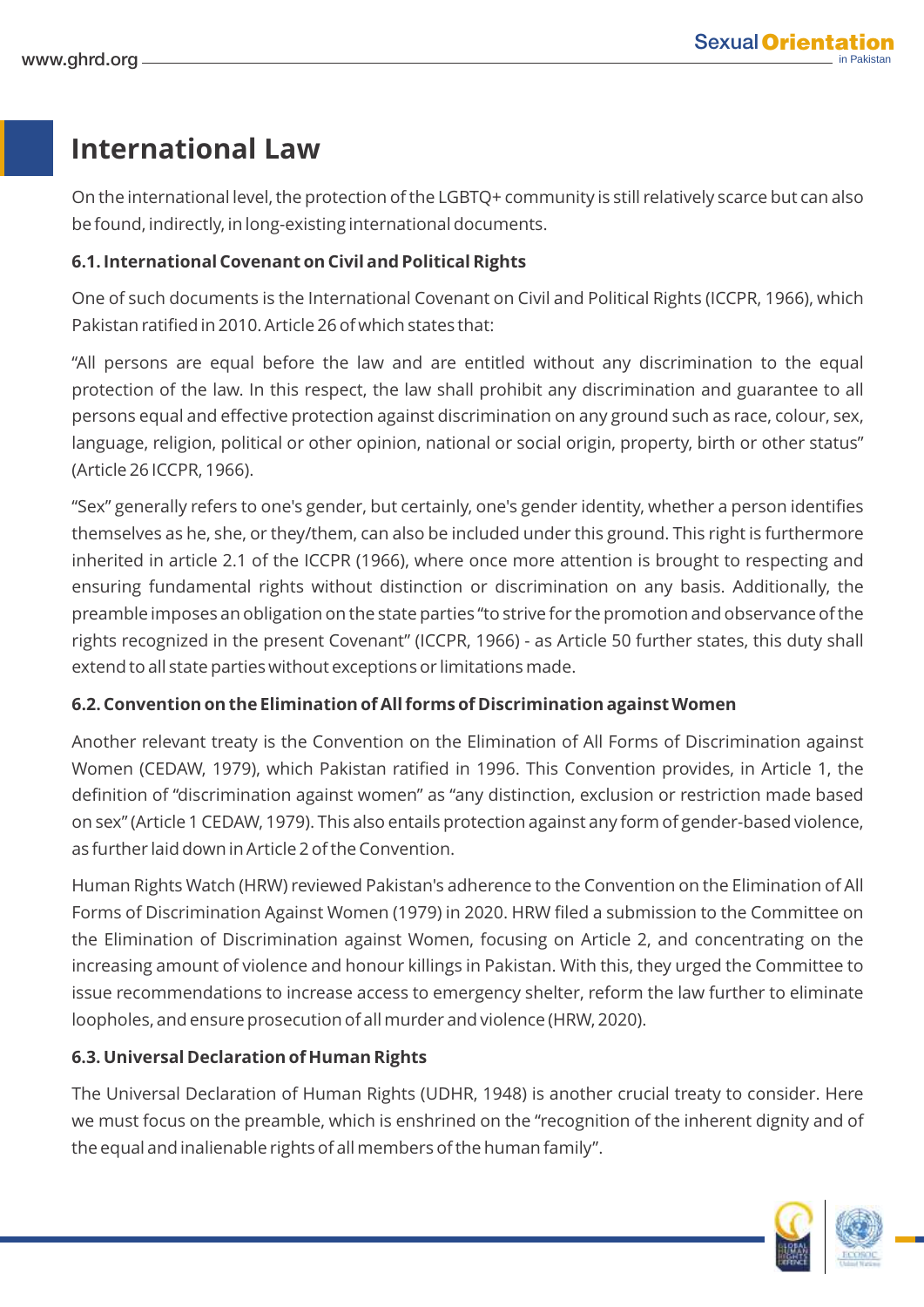Article 2 further focuses on the entitlement that every human being has concerning rights and freedoms as set forth without distinction of any kind. These rights and freedoms are, among others, the right to be recognized before the law (Art. 6), the right to protection against discrimination (Art. 7), the right not to be subjected to inhumane or degrading treatment (Art. 5) and the right to a nationality (Art. 15) (UDHR, 1948). As Pakistan has ratified this declaration, it must take all possible measures to ensure full compliance.

#### **6.4. International Covenant on Economic, Social and Cultural Rights**

The final convention that will be presented in this report is the International Covenant on Economic, Social, and Cultural Rights, which Pakistan ratified in 2008. The preamble states the purpose of the Covenant following the Universal Declaration of Human Rights and principles proclaimed in the Charter of the United Nations (CESCR, 1985). This Covenant is focused on promoting universal respect for and observance of human rights and freedoms deriving from the inherent dignity of the human person (CESCR, 1985).

When focusing on a crucial article for the LGBTQ+ community, we must focus on Article 12, subsequent to its General Comment No. 22. Article 12 and General Comment No. 22 focus on the right to sexual and reproductive health. These rights include the "right to make free and responsible decisions and choices, free of violence, coercion, and discrimination, regarding matters concerning one's body and sexual and reproductive health" (UN General Comment No. 22). This Comment further laid down the normative elements of the right to attain the highest attainable physical and mental health. These elements entail availability, accessibility, affordability, acceptability, and quality of the health facilities, goods, information, and service.

Furthermore, the General Comment focuses on the broader application of this right, which is nondiscrimination and equality. Section 23 of the Comment thereby states: "Non-discrimination, in the context of the right to sexual and reproductive health, also encompasses the right of all persons, including lesbian, gay, bisexual, transgender and intersex persons, to be fully respected for their sexual orientation, gender identity, and intersex status". This, once more, emphasizes the importance of these international law conventions and the importance of adherence from the state party.

#### **6.5. Recommendations**

Besides the international conventions Pakistan has ratified, there are still some recommendations that Pakistan should adhere to. For instance, the Yogyakarta Principles, which concern the application of international human rights law in relation to sexual orientation and gender identity. Even though the Yogyakarta Principles are soft law and thus non-binding on States, they are still very important international guidelines for the LGBTQ+ community. This is the only existing international document that explicitly addresses these two notions that are important for the protection of the LGBTQ+ community, but because it is non-binding, it potentially has little impact on the actual protection granted towards the community. The introduction to the Principles rightly states that: "sexual orientation and gender identity are integral to every person's dignity and humanity and must not be the basis for discrimination or abuse" (Yogyakarta Principles, 2007).

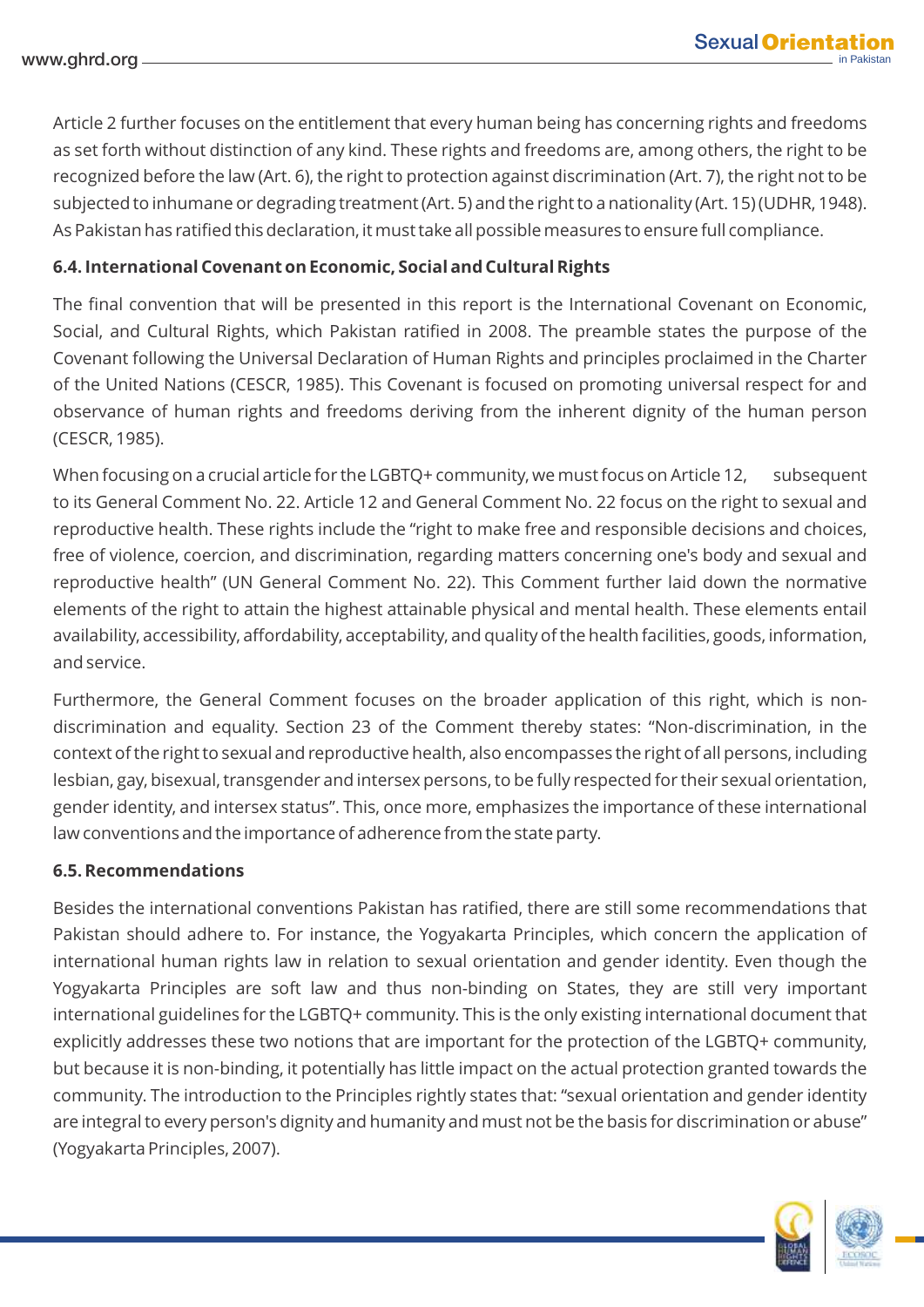The Principles specifically mention that everyone is entitled to all human rights without discrimination based on sexual orientation or gender identity. This includes any distinction, exclusion, restriction, or preference based on sexual orientation or gender identity with the purpose of nullifying or impairing equality before the law (Principle 2 of the Yogyakarta Principles: the rights to equality and nondiscrimination, 2007).

Furthermore, the Yogyakarta Principles lay down that everyone, irrespective of sexual orientation or gender identity, is entitled to the enjoyment of privacy without arbitrary or unlawful interference. This right to privacy includes one's choice to disclose or not to disclose information relating to their sexual orientation or gender identity, including decisions and choices regarding one's own body and sexual relations (Principle 6 of the Yogyakarta Principles: the right to privacy, 2007).



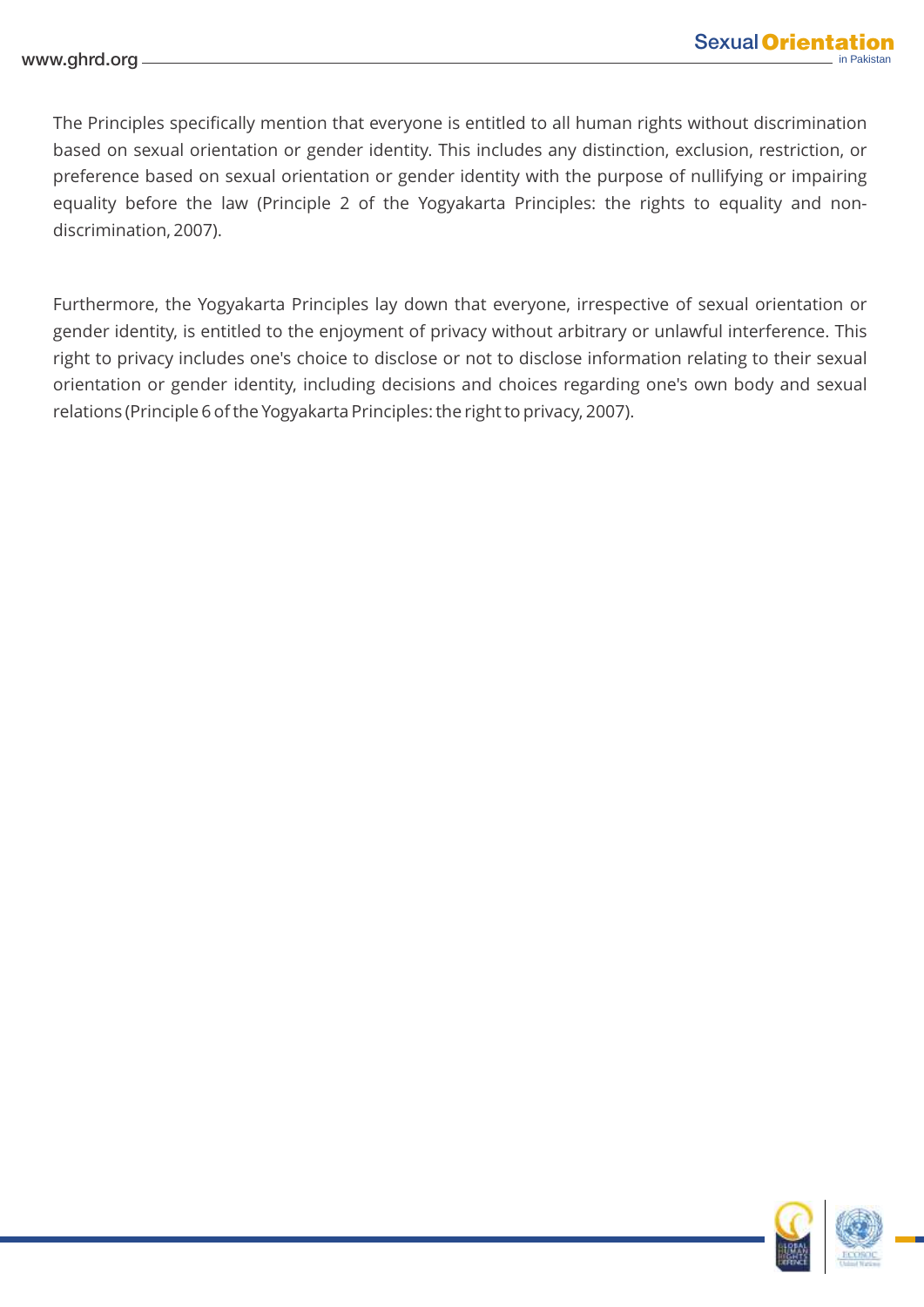## **Reflection on International Laws & Role of International Community**

United Nations human rights treaty bodies, such as the United Nations Human Rights Committee, the Committee on Economic, Social and Cultural Rights, the Committee on the Rights of the Child, the Committee against Torture, and the Committee on the Elimination of Discrimination Against Women have repeatedly confirmed that sexual orientation and gender identity are included as prohibited grounds of discrimination under international human rights law. Meaning, it is regarded as illegal and unlawful to make any distinction of someone's rights just for the reason that they belong to the LGBTQ+ community (Free & Equal United Nations for LGBT Equality, 2017).

The United Nations General Assembly has also called on States to ensure the protection of the right to life for all persons under their jurisdictions and has ordered States to investigate all killings motivated by the victim's sexual orientation and gender identity, promptly and thoroughly (UNGA Resolution A/RES/67/168).

Furthermore, Resolution 17/19 from the United Nations Human Rights Council, which is the first UN intergovernmental body to adopt such a wide-ranging resolution, expresses its grave concern around the violence and discrimination towards certain individuals based on their sexual orientation and gender identity. This resolution ordered a study on the scope and extent of these violations and the measures needed to address them (Resolution 17/19 UNHRC). Following that request, the Office of the High Commissioner for Human Rights released a report in December 2011. This report showed a clear pattern of violence and discrimination directed specifically at individuals whose sexual orientation and gender identity was "different". It documented discriminatory laws and practices, as well as how international human rights law can be used to end this violence and these violations (Report of the OHCHR, 2011).



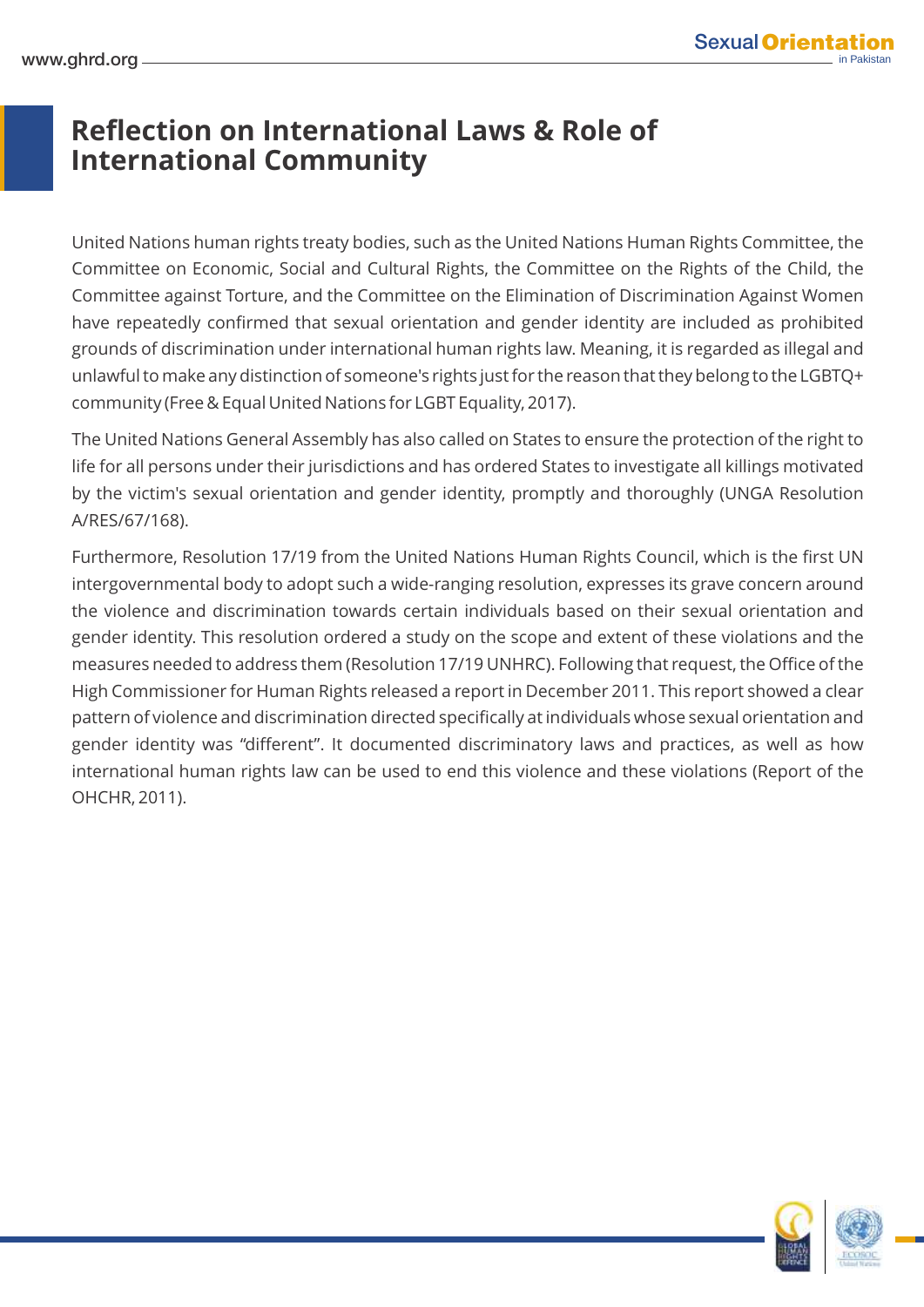## **Recommendations**

In another report by the United Nations Office of the High Commissioner, States' core obligations with the LGBTQ+ persons in their communities are laid down, thereby recommending how a country, any country, can respect the rights of these people and international law. The recommendations laid down in the report give specific guidance to States and advise them on how to take the necessary steps in order for them to meet their fundamental human rights obligations:

Firstly, the LGBTQ+ community must be protected from homophobic and transphobic violence. For example, sexual orientation and gender identity must be a protected characteristic of any person, to be implemented in hate crime laws. Also, effective systems which can record and report on hate-motivated acts of violence against this community must be established. Effective investigation and prosecution of perpetrators of this violence must also be ensured and victims must receive reparation accordingly. Concerning asylum laws and policies, persecution on account of one's sexual orientation or gender identity may be a valid basis for an asylum claim.

Secondly, acts of torture, cruel, inhumane, and degrading treatment of the LGBTQ+ community when in detention must be prevented at all costs, as enshrined in the United Nations Convention Against Torture (UNCAT) (1984), Article 1(1). This can be achieved through prohibition and punishment of such acts, and ensuring victims are provided with the appropriate redress. Acts of such mistreatment must be investigated by the State and those responsible must be brought to justice. In order for this recommendation to succeed, law enforcement officers, such as police officers or prison guards must be trained appropriately and effectively, and they must ensure the necessary monitoring of all places of detention. Only then, the hate violence against the LGBTQ+ can be prevented from occurring again.

Thirdly, laws criminalizing homosexuality must be repealed, meaning all laws within a national system, as well as the international system, that prohibit sexual conduct between consenting adults of the same sex. As one can see, Pakistani law must be altered to a great extent for it to adhere to this recommendation. On top of that, individuals should not be arrested or detained because of their sexual orientation or gender identity, and they must never be subjected to unsubstantiated and degrading physical examinations which would determine their sexual orientation.

Fourthly, discrimination based on sexual orientation and gender identity must be completely prohibited. For this to be achieved, comprehensive laws must be adopted which will include sexual orientation and gender identity as a prohibited ground of discrimination. This can include non-discriminatory access to basic services, such as employment, health care and education. Furthermore, education and training must be provided to prevent discrimination and stigmatization of the LGBTQ+ community.

Lastly, it must be safeguarded that people belonging to the LGBTQ+ community enjoy freedom of expression, association and peaceful assembly just as much as any other person would in accordance with the Universal Declaration of Human Rights, articles 19 and 20(1) and the International Covenant on Civil and Political Rights, articles 19(2), 21 and 22(1). If limitations were to be put on these rights, they would have to be in accordance with international law and must never be discriminatory against the community. Individuals who exercise the aforementioned rights must be protected from any acts of violence or intimidation committed against them by private parties (OHCHR, 2012).



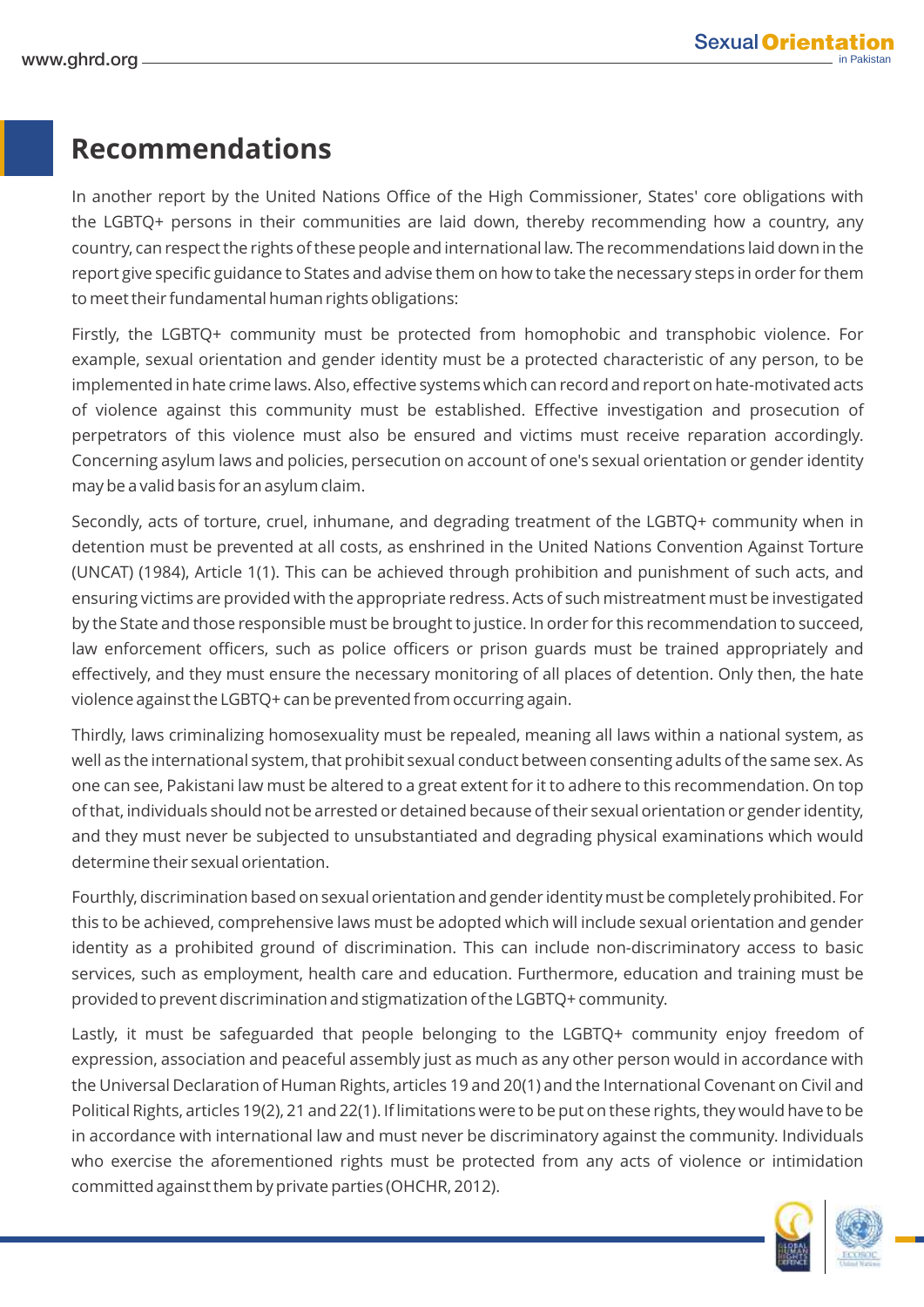## **Conclusion**

This research report has shown the reader that the LGBTQ+ community faces a difficult time in Pakistan. With national laws in place which make it almost impossible for this community to live their lives in a satisfactory and fair way, according to their sexual orientation and gender identity, and with the COVID-19 crisis still ongoing, it is essential that the Pakistani government takes the recommendations from the Yogyakarta Principles and the international community seriously. It is vital for the LGBTQ+ community that the Pakistani government adhere to the international obligations they have ratified and adjust their national laws in accordance. Every person, regardless of age, sex, gender, nationality, and others, deserves to live their life in their own chosen way, with whomever they choose to share it with. This is not to say this is a problem specific to Pakistan - all nations should be attentive to these issues. It is imperative that the international community take note of the 5 recommendations made by the United Nations Office of the High Commissioner, allowing the LGBTQ+ community to thrive without discrimination and with respect for their sexual orientation and gender identity.



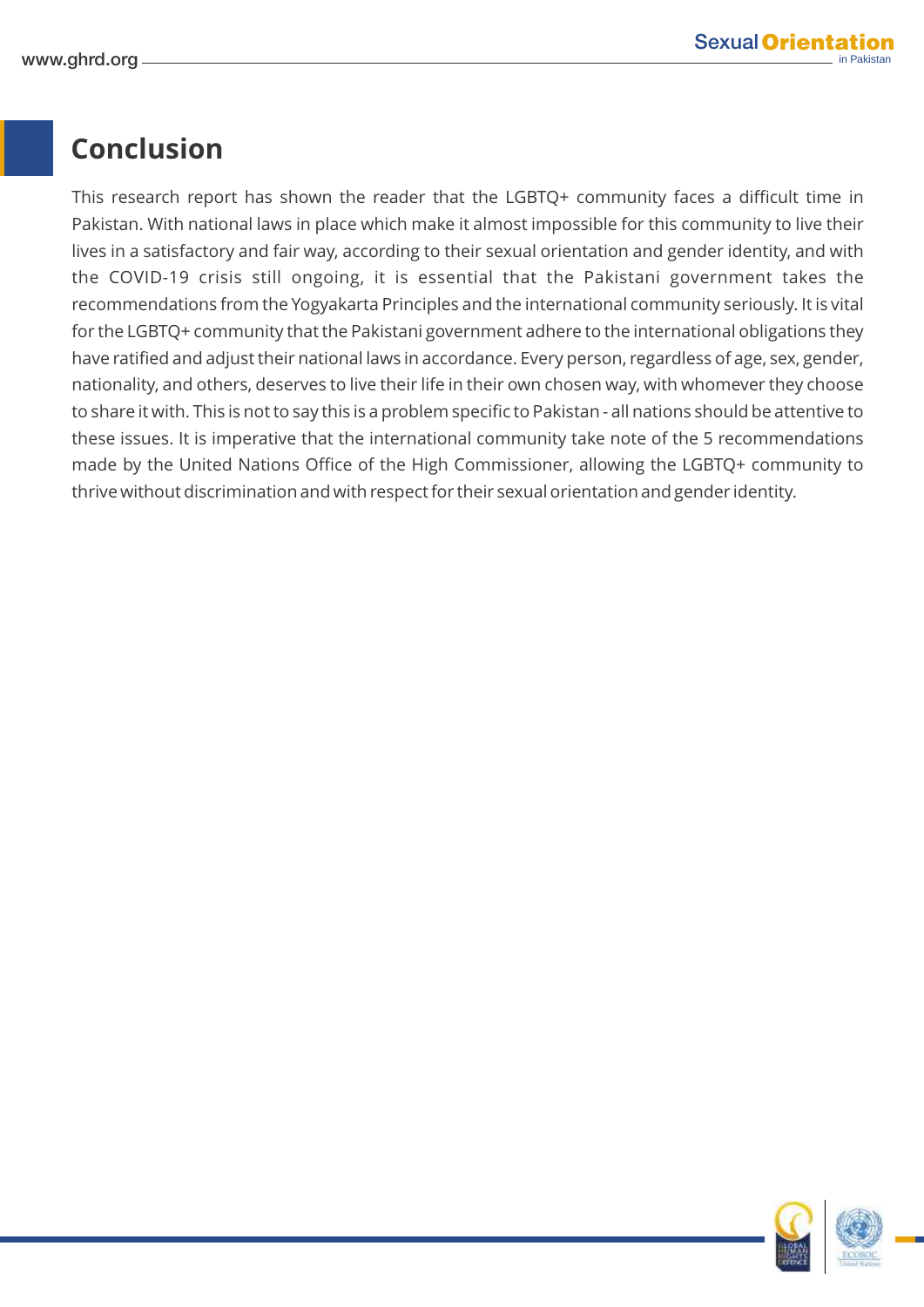## **References**

Abdullah MA, Basharat Z, Kamal B, Sattar NY, Hassan ZF, Jan AD, Shafqat A. (2012). Is social exclusion pushing the Pakistani Hijras (Transgenders) towards commercial sex work? A qualitative study. BMC international health and human rights.; 12: 32. PubMed | Google Scholar

Ahmed U, Yasin G, Umair A. (2014). Factors Affecting the Social Exclusion of Eunuchs (Hijras) in Pakistan. Mediterranean Journal of Social Sciences.; 5(23): 2277- 84. PubMed | Google Scholar

Baiocco R, Ioverno S, Cerutti R, Santamaria F, Fontanesi L, Lingiardi V, Baumgartner E, Laghi F.(2014) Suicidal ideation in Spanish and Italian lesbian and gay young adults: the role of internalized sexual stigma. Psicothema.; 26(4): 490- 96. PubMed | Google Scholar

Barboza GE, Domínguez S, Chance E. (2016). Physical victimization, gender identity and suicide risk among transgender men and women. Preventive medicine reports.; 4: 385- 90. PubMed | Google Scholar

DNA. (March 05, 2021). Transgender people urged to register with NADRA. The Express Tribune.https://tribune.com.pk/story/ 2287621/ transgender-people-urged-to-register-with-nadra.

F. Tariq, S. Bibler. (May, 2020). Gender Impact of COVID-19 in Pakistan: Contextual Analysis and the Way Forward. International Foundation for Electoral Systems (IFES).

Faiz ullah v. Punjab Public Service Commission, PLD 2021 Lah 284.

Free & Equal United Nations for LGBT Equality. (2017, May). "Fact Sheet International Human Rights Law and Sexual Orientation & Gender Identity" https://www.unfe.org/wp-content/uploads/2017/05/International-Human-Rights-Law.pdf.

https://www.ifes.org/sites/default/files/gender\_impact\_of\_co vid-19\_in\_pakistan\_contextual\_analysis\_and\_the\_way\_ forward\_may\_ 2020. pdf.

Human Rights Watch. (January 10th, 2020) Submission to the Committee on the Elimination of Discrimination against Women review of Pakistan. 75th Session, https://www.hrw.org/news/2020/01/10/submission-committee-elimination-discrimination-against-women-reviewpakistan.

M.Bari. (September 04, 2020). Coronavirus makes life more difficult for Pakistan's transgender community. DW. https://www.dw.com/en/ pakistan-transgender-coronavirus/a-54817362.

S.M. Hali, M.J. Awwal, S. Iqbal, S.K. Ali. (November 19, 2019). Transgender Persons (Protection of Rights) Act, 2018 in Pakistan; Mapping Stakeholder Perceptions for Future Policy Recommendations.

Department of Government and Public Policy, National Defence University (NDU).

Seedat S, Stein MB, Forde DR. (2005). Association between physical partner violence, posttraumatic stress, childhood trauma and suicide attempts in a community sample of women. Violence and victims.; 20(1): 87-98. PubMed | Google Scholar

Shah, H., Rashid, F., Atif, I., Hydrie, M. Z., Fawad, M., Muzaffar, H. Z., Rehman, A., Anjum, S., Mehroz, M. B., Haider, A., Hassan, A., & Shukar, H. (2018). Challenges faced by marginalized communities such as transgenders in Pakistan. The Pan African medical journal, 30, 96. https://doi.org/10.11604/pamj.2018.30.96.12818

South Asia's Leading Multimedia News Agency, ANI. (May 13, 2021). Domestic violence cases against Pakistani women increased during COVID-19 lockdown. https://www.aninews.in/news/world/asia/domestic-violence-cases-against-pakistani-women-increased-during-covid-19-lockdown20210513144906/.

United Nations Pakistan. (December 09,2020). Social inclusion of vulnerable transgenders in times of COVID-19. https://pakistan.un.org/en/ 104298-social-inclusion-vulnerable-transgenders-times-covid-19.

United Nations Economic and Social Council. General comment No. 22 (2016). on the right to sexual and reproductive health (article 12 of the International Covenant on Economic, Social and Cultural Rights). Committee on Economic, Social and Cultural Rights. http://docstore. ohchr.org/SelfServices/FilesHandler.ashx?enc=4slQ6QSmlBEDzFEo vLCuW1a0Szab0oXTdImnsJZZVQfQejF41Tob4CvIjeTiAP6sGFQktiae1vlb bOAekmaOwDOWsUe7N8TLm%2BP3HJPzxjHySkUoHMavD%2Fpyfcp3Ylzg.

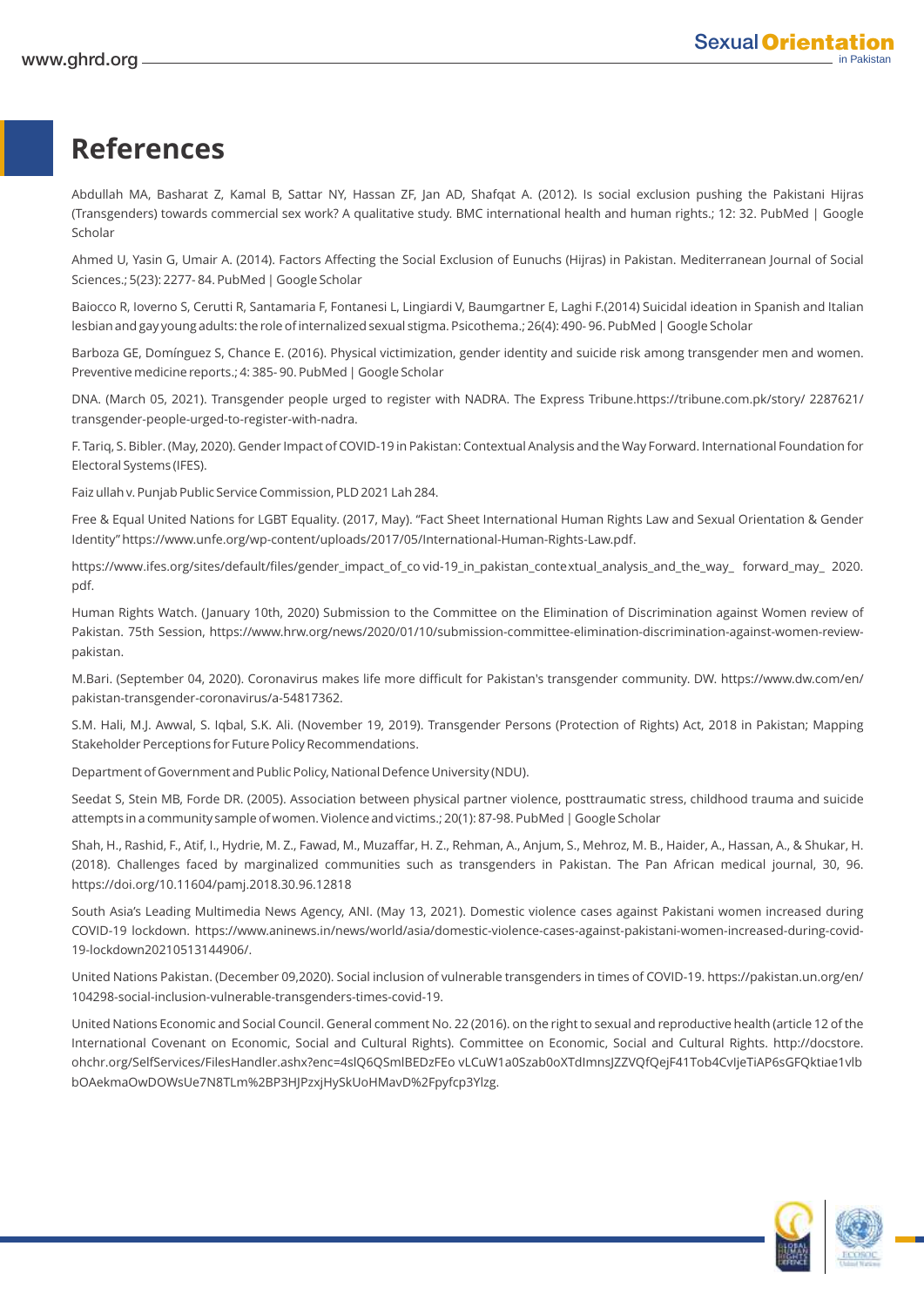#### www.ghrd.org

United Nations General Assembly (2011, November 17) "A/HRC/19/41 Discriminatory laws and practices and acts of violence against individuals based on their sexual orientation and gender identity - Report of the United Nations High Commissioner for Human Rights" https://documents-dds-ny.un.org/doc/UNDOC/GEN/G11/170/75/PDF/G1117075.pdf?OpenElement.

United Nations General Assembly (2012, December 20). "Resolution A/RES/67/168. Extrajudicial, summary or arbitrary executions" https://documents-dds-ny.un.org/doc/UNDOC/GEN/N12/488/68/PDF/N1248868.pdf?OpenElement.

United Nations Human Rights Council (2011, July 14). "A/HRC/RES/17/19 Human rights, sexual orientation and gender identity" https://documents-dds-ny.un.org/doc/UNDOC/GEN/G11/148/76/PDF/G1114876.pdf?OpenElement.

United Nations Human Rights Office of the High Commissioner (2012) "Born Free and Equal - Sexual Orientation and Gender Identity in International Human Rights Law" https://www.ohchr.org/documents/publications/bornfreeandequallowres.pdf.

US Department of State (2017). "2017 Country Reports on Human Rights Practices: Pakistan" https://www.state.gov/wpcontent/uploads/2019/01/Pakistan.pdf.

Z, Hussain. (June 21, 2018). Pakistan transgender activists welcome order on ID cards. UCA News. (https://www.ucanews.com/news/pakistantransgender-activists-welcome-order-on-id-cards/82622.

#### Legislation

OHCHR. (18 December 1979). Convention on the Elimination of All Forms of Discrimination against Women New York. https://www.ohchr.org/en/professionalinterest/pages/cedaw.aspx#:~:text=On%2018%20December%201979%2C%20the,twentieth%20co untry%20had%20ratified%20it.

Pakistan Penal Code (Act XLV of 1860) http://www.pakistani.org/pakistan/legislation/1860/actXLVof1860.html.

The Offence of Zina (Enforcement of Hudood) Ordinance (1979, February 9) Ordinance No. VII of 1979 http://www.pakistani.org/pakistan/ legislation/zia\_po\_1979/ord7\_1979.html.

The Yogyakarta Principles. (2007, March). Principles on the Application of International Human Rights Law in Relation to Sexual Orientation and Gender Identity http://yogyakartaprinciples.org/wp-content/uploads/2016/08/principles\_en.pdf.

Transgender Persons (Protection of Rights) Act 2018 (Act No. XIII od 2018) Transgender Persons (Protection and Rights) Act, 2018 (Act No\_ XIII of 2018)

United Nations (1948) "Universal Declaration of Human Rights (UDHR)" https://www.un.org/sites/un2.un.org/files/udhr.pdf.

United Nations General Assembly (1966, December 16). "International Covenant on Civil and Political Rights" https://www.ohchr.org/en/ professionalinterest/pages/ccpr.aspx.

United Nations General Assembly (1984, December 10). "Convention Against Torture and Other Cruel, Inhuman or Degrading Treatment or Punishment" https://www.ohchr.org/en/professionalinterest/pages/cat.aspx.

United Nations General Assembly. (1966). International Covenant on Economic, Social, and Cultural Rights. Treaty Series, 999, 171. https:// www.ohchr.org/en/professionalinterest/pages/cescr.aspx